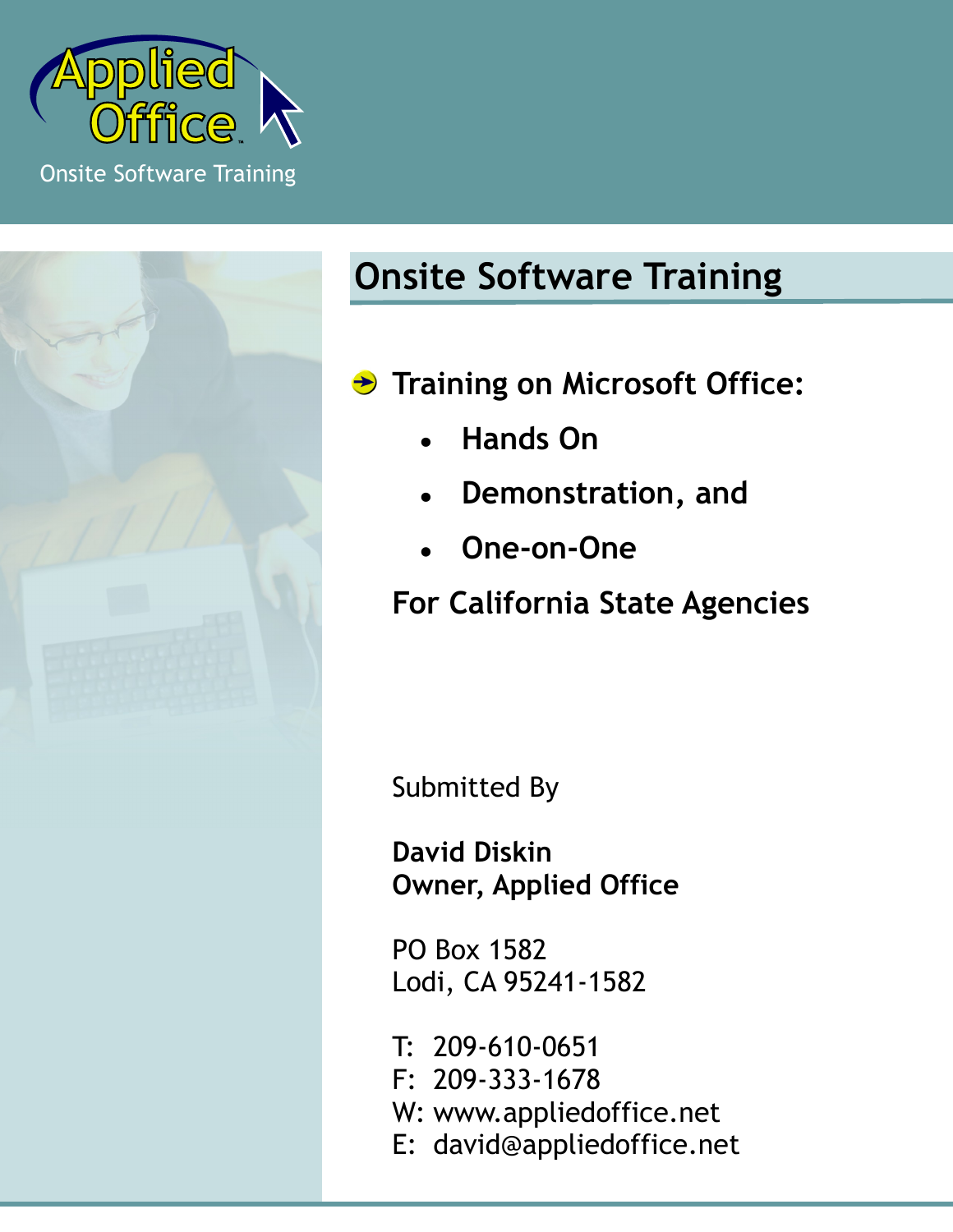# **About Applied Office**

Applied Office is owned by David Diskin, a Microsoft Certified Professional in Windows XP and certified "Master" of Microsoft Office with over 15 years of computing experience in training, application development, and consulting.

Applied Office provides on-site computer training to a number of businesses and agencies including:

- California Dept of Social Services
- Teichert Construction

University of the Pacific

• Sierra College

Lodi Memorial Hospital

• The County of San Joaquin

Owner David Diskin is a frequent contributor to the community, helping a number of organizations *pro bono*, including:

• The Lodi Public Library

- Women's Center of San Joaquin
- World of Wonders Science Museum
- Greater Kiwanis of Lodi

As a result of his philanthropy and volunteerism, David Diskin was recently honored as Volunteer of the Year by the Lodi Chamber of Commerce.

David Diskin is also a part-time instructor for the University of the Pacific School of Engineering, hired to update course curriculum on Microsoft Excel, Access, and Visual Basic Programming.







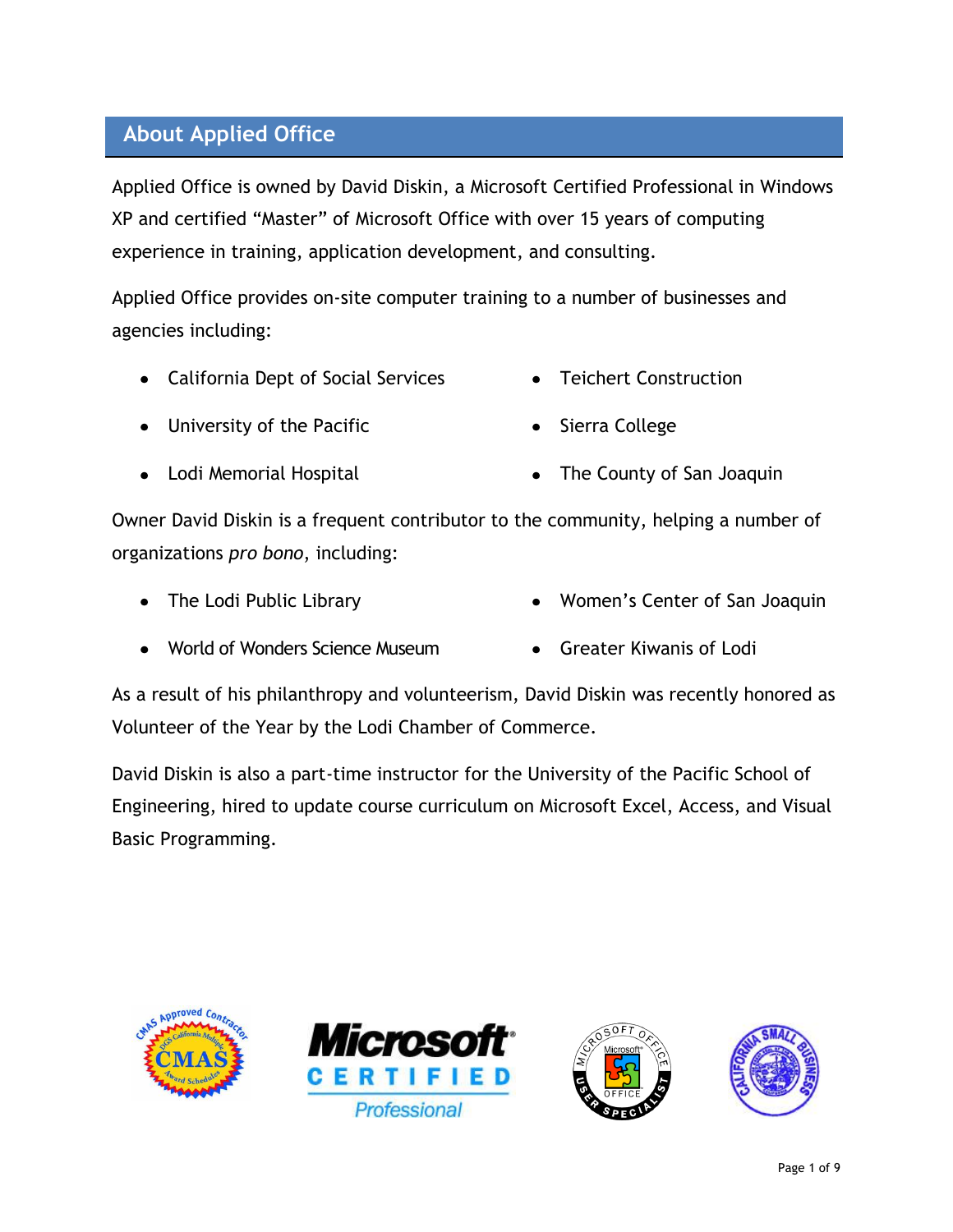## **References**

Please feel free to contact any of the following references:

| Donna Schultz      | Lodi Memorial Hospital                    | 209-339-7609       |
|--------------------|-------------------------------------------|--------------------|
| David Wayne        | Wayne, Gaynor, and Umanoff                | 310-846-5770 x230  |
| <b>Dennis Main</b> | <b>California Dept of Social Services</b> | 916-657-1982       |
| Cathi Schuler      | University of the Pacific                 | 209-946-3014       |
| Janet Hamilton     | City of Lodi                              | 209-333-6800 x2590 |
| George McHugh      | County of San Joaquin                     | 209-468-0852       |

*"Community Bank of San Joaquin is excited to have Applied Office work with us to deliver specialized training on our Microsoft Office Applications and the Windows XP System."* 

> Mike Letizia, Vice President Community Bank of San Joaquin

*"Thank you so much for all your help. You totally went above and beyond the call of duty; that is for sure!"*

> Kelly Higgs, Advertising Director Geweke Automotive Group

*"I saw in the paper today that you were honored by the Chamber for your work with Lodi House and the Women's Center. I am so glad to see they did that, because you have done so much for us. You deserve it. Thanks again."*

> Suzanne Mangum, Executive Director Lodi House

*"We like the fact that you specialize, and find the training very convenient. We value you immensely!"*

> Marilyn Storey Lodi Chamber of Commerce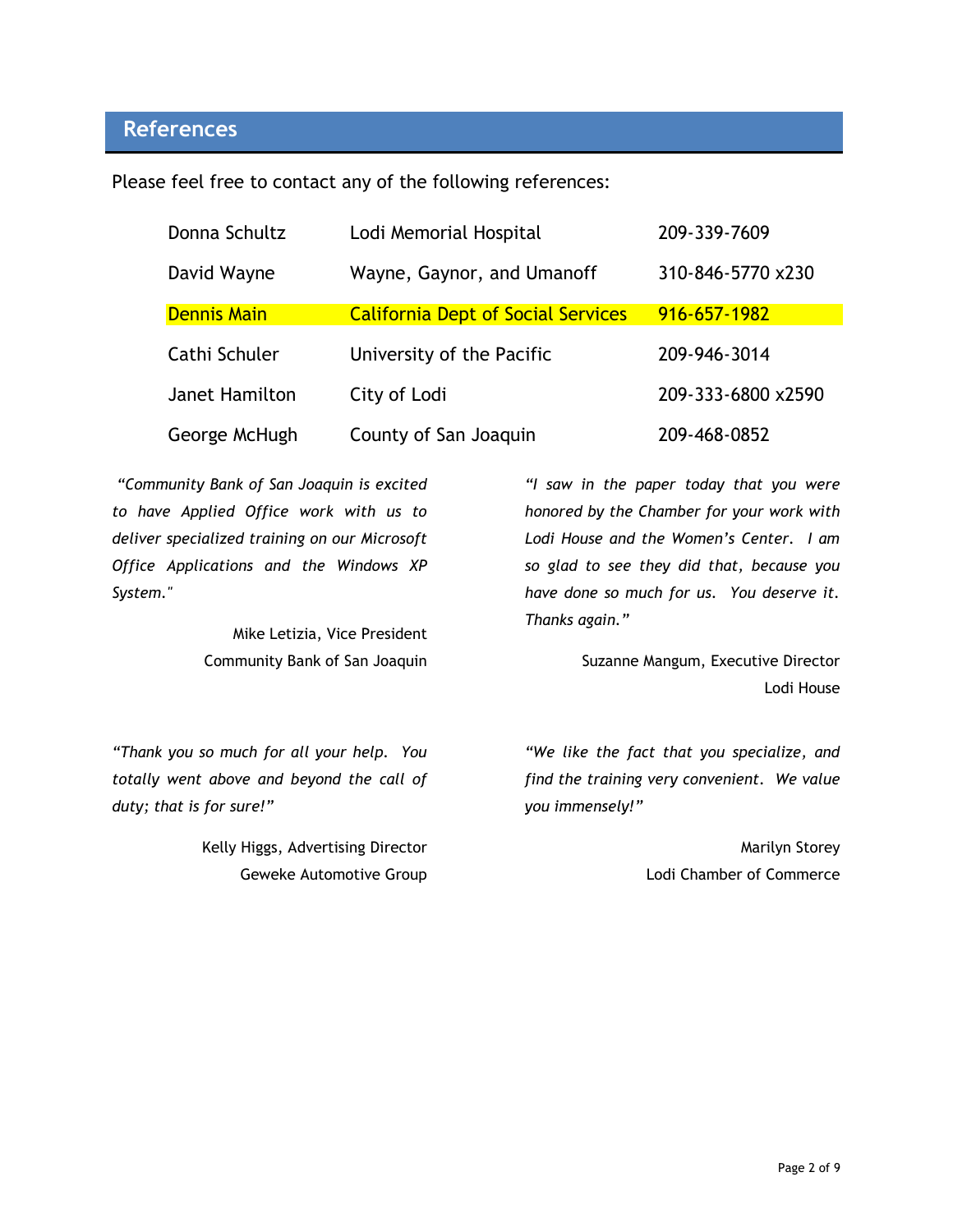# **Training Features and Benefits**

## **Customization**

Every Applied Office proposal is entirely customizable. Your instructor will tailor the topics to be covered, the curriculum, the duration of classes, and the materials requested based on your input and requests. This allows clients to learn topics that are of specific interest to them and make the most of their investment.

## **Three Types of Training**

Applied Office provides training in three ways:

- **Hands-On:** If you have access to a lab of workstations, your instructor can provide a demonstration of the skills to be learned while employees follow along o their own PCs.
- **Lecture:** If you do not have a lab, the instructor can demonstrate skills for an audience while they watch and ask questions.
- **One-on-One:** For employees who need individual attention, one-on-one training will help accelerate their learning in a private session, with custom curriculum tailored to their exact needs.

In either case, questions are definitely encouraged.

#### **Location and Equipment**

Sessions will be held at your lab, conference room, or office. This gives you full access to your network, user files, and other resources, and is convenient for your employees.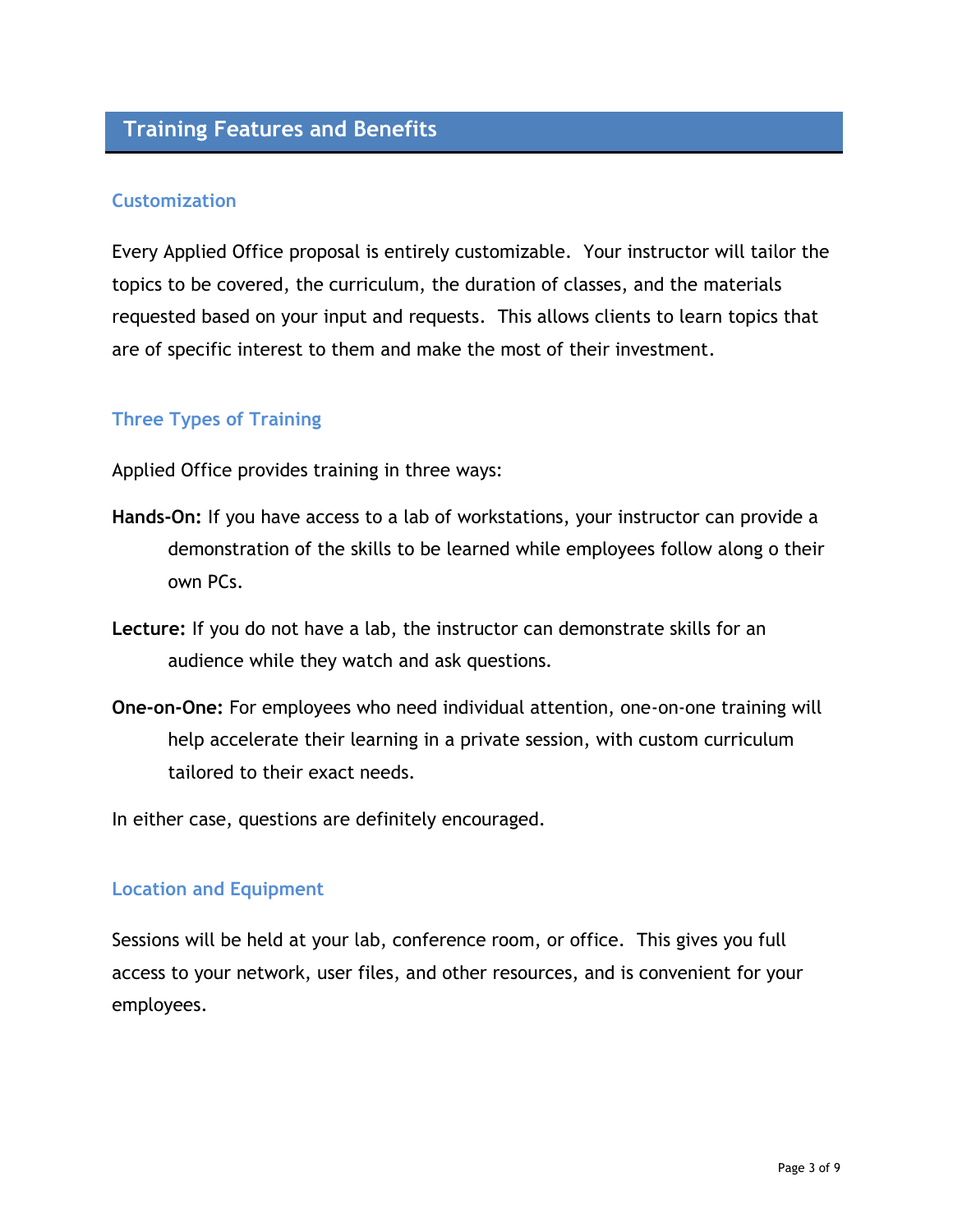The proposed pricing assumes that you will be coordinating all equipment, including lab or individual workstations, a projector and screen, network access, and instructor station.

## **Class Scheduling and Length**

This proposal is written for a full day (approximately eight hours) of training. The time can be broken into any combination of lab, lecture, or one-on-one training. You may want a full day of hands-on training in a lab, or a mixture of all three. The choice is yours.

## **Materials**

Applied Office will provide a customized set of **Lecture Notes** for each class scheduled. You will be given a PDF file which you may make copies from, email to your participants, or make available via internal website.

## **Follow-Up Guarantee**

For ninety days following any hands-on class, participants can email the instructor any question that pertains to the class(es) they took. They can expect a complete, easyto-follow answer within one business day!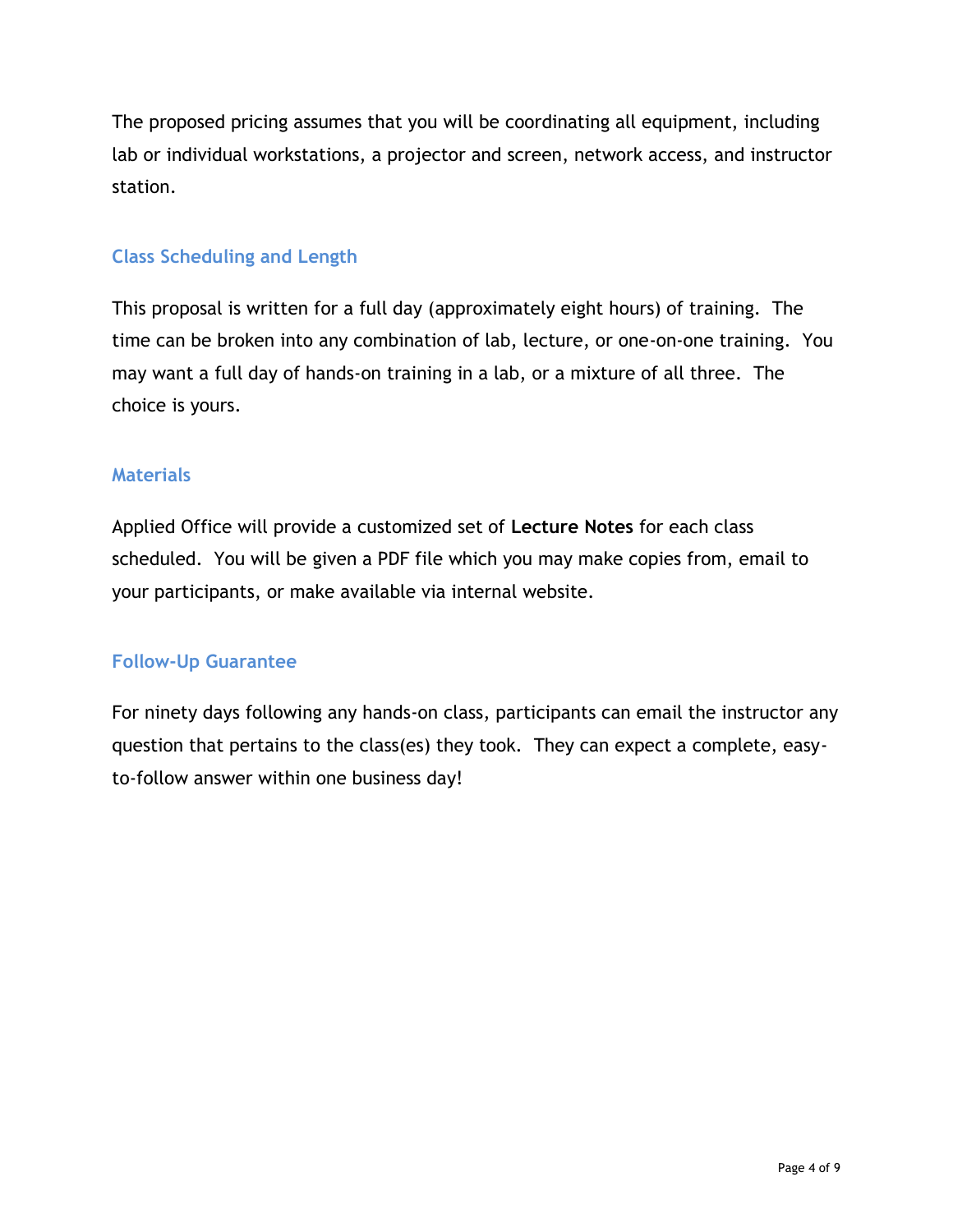## **Proposed Training Classes**

As a starting point for discussion, the following **hands-on classes** are recommended for users already familiar with Microsoft Office. The list consists of intermediate skills as well as features new to Office 2007. It is based on an eight-hour session, and includes time for breaks, lunch, and plenty of Q&A.

## **Office 2007 Overview**

- New File Format Compatibility
- The Ribbon
- Shortcut Keys
- Quick Access Toolbar
- The Office Button Menu
- Developer Mode
- Compatibility Mode and Disabled Features
- Zoom Shortcut

#### **Outlook**

- The To Do Bar
- Daily Task List
- Quick Flags
- Categories
- Keyboard Shortcuts
- Sharing Calendars and Contacts
- Public Folders
- Rules

#### **Word**

- Format Mini-Toolbar
- Styles
- Table of Contents
- Headers and Footers
- Quick Parts (formerly AutoText)
- Building Blocks
- Smart Art
- Mail Merge

#### **Excel**

- Formatting as a Table
- Conditional Formatting
- Headers and Footers
- Adding and Customizing Charts
- Pivot Tables

#### **PowerPoint**

- Themes
- Photo Styles
- Selection Task Pane
- Packaging for CD / USB
- Enhanced Slide Masters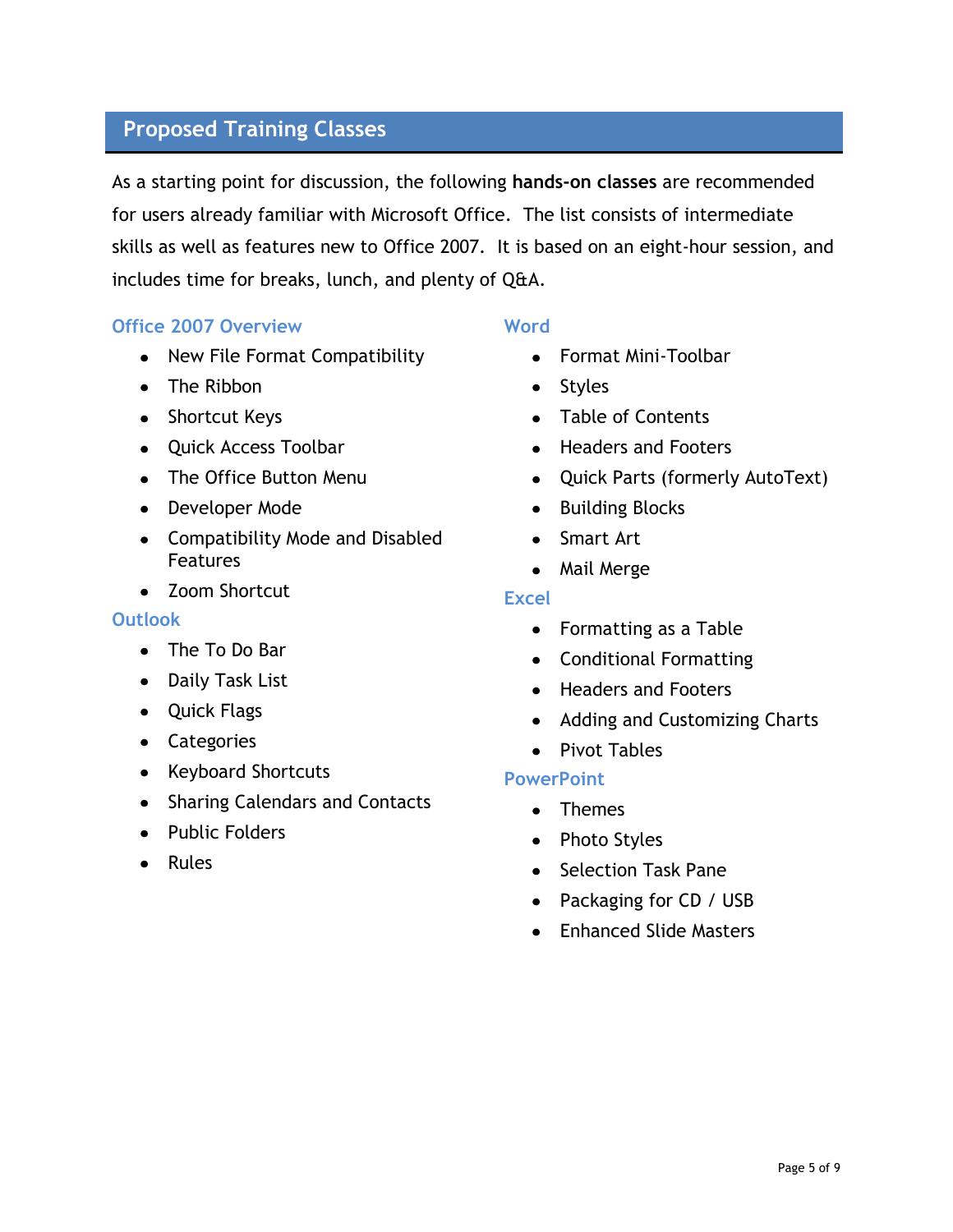# **Full List of Classes Offered**

Applied Office offers a variety of classes, on some of which are included in this proposal. The following is a complete list of on-site classes that are offered:

#### **General Computing**

- Windows XP / Vista
- Computer Efficiency Tips
- Computer Security

#### **Microsoft Word**

- Beginner
- Using Mail Merge
- Creating and Using Styles
- Working with Headers/Footers
- Understanding Tables and Tabs
- Making Forms in Word
- Macros

#### **Microsoft FrontPage / Expression Web**

- Beginner
- Learning HTML
- Cascading Style Sheets
- Section 508 Compliance
- Search Engine Optimization

#### **Microsoft Access**

- Database and Table Structure
- Building Queries
- Building Advanced Queries
- Creating Forms
- Designing Reports
- Using Visual Basic (VBA)

#### **Microsoft Excel**

- Beginner
- Formatting Spreadsheets
- Understanding Formulas
- Multiple Worksheets/Workbooks
- Locking Down Your Workbook
- Creating and Customizing Charts
- Pivot Tables
- Tips and Tricks
- Macros

#### **Microsoft Outlook / Exchange**

- Introduction to Outlook
- Managing Your Inbox
- Email Netiquette and Viruses
- Contacts In Depth
- Tasks In Depth
- Appointments In Depth
- Administrative Assistants Only

#### **Microsoft PowerPoint**

- Beginner
- Intermediate

#### **Other Classes**

- Microsoft Publisher
- Microsoft Project
- Microsoft Visio

Get a complete listing of classes with descriptions at www.AppliedOffice.net.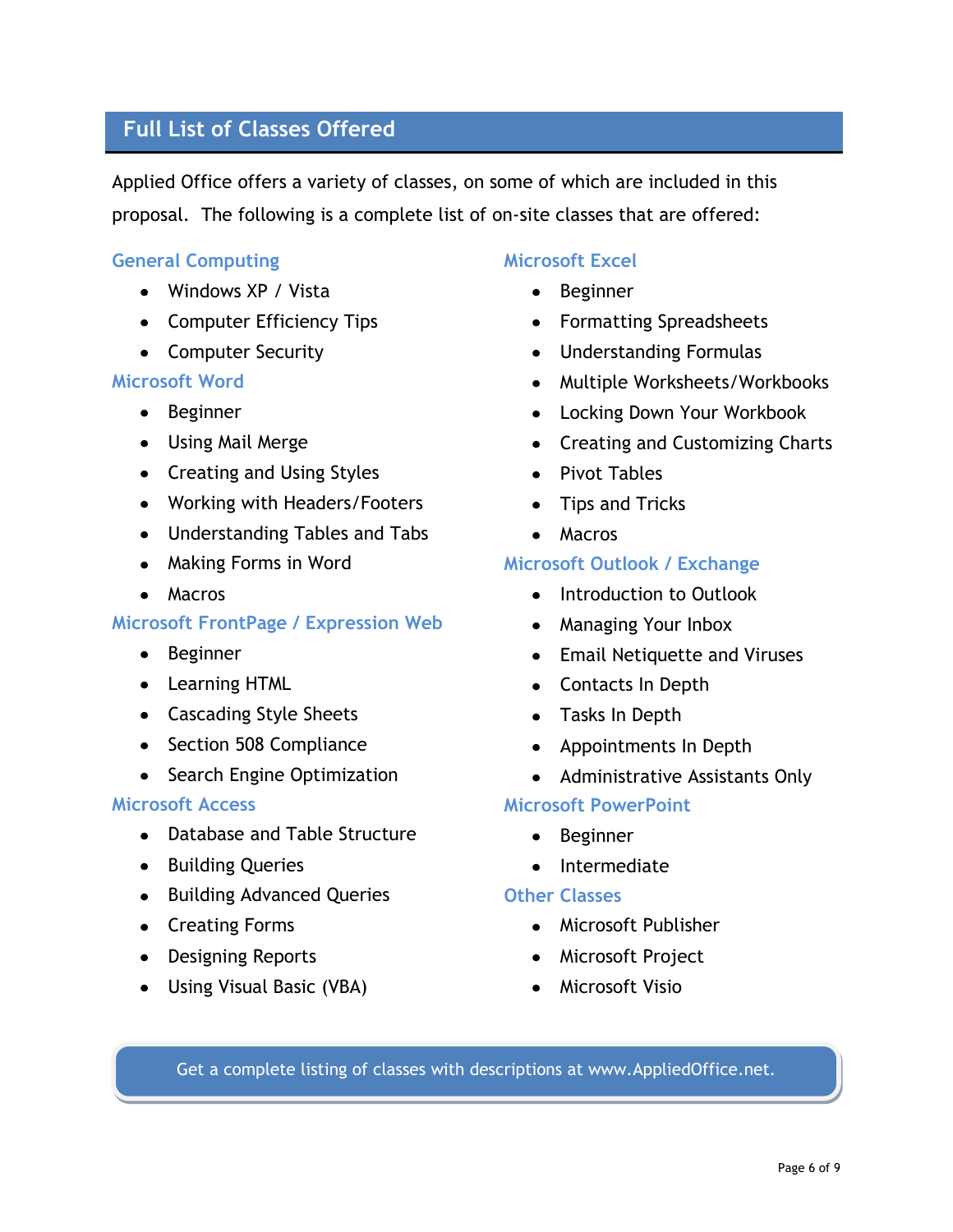# **Customer Reference and Case Study**

## **Client:**

California Department of Social Services (CDSS)

## **Project Objectives:**

Applied Office was brought to CDSS by Training Director Carol Smith following a department-wide rollout of an upgraded version of Microsoft Outlook. CDSS wished to improve its employees' knowledge of this program vital to electronic communications within the department. Objectives for this project included:

- Increase the knowledge of attendees on Microsoft Outlook, providing a number of scheduled classes ranging from soft-skills such as email "netiquette" to technical skills including email management, task tracking, and calendar sharing
- Create and provide reference handouts for attendees
- Follow-up support for attendees who have additional questions pertaining to the subject matter

#### **Methodology:**

A variety of lecture-based classes were offered to the staff of CDSS between June 2006 and February 2007, empowering employees to register to the classes they felt they needed. A sampling of classes included:

Outlook Basics - This beginning class on Microsoft Outlook covered basic skills and software features including the inbox, calendar, contacts, and tasks. Attendees were shown how to create a simple email, use the address book, set up appointments, set reminder alerts for important items, set a vacation message, and more.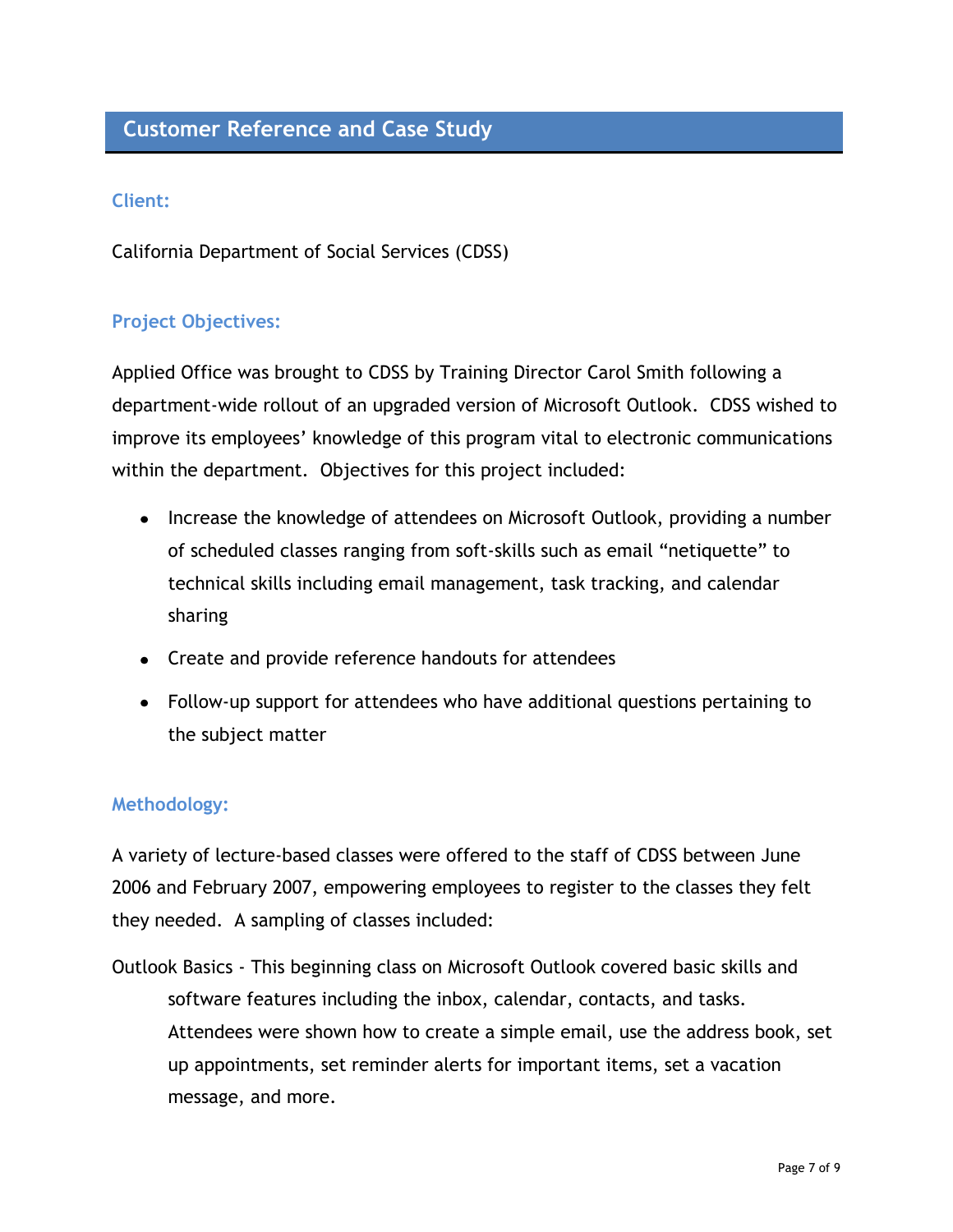- Effective Emails and Netiquette This class on composing and responding to email helped attendees create emails that convey their message across with tact and efficiency. Topics included the use of formatting, confidentiality and sensitive issues, and some technical issues including the "proper" way to attach files using network shares.
- Outlook Scheduling for Administrative Assistants This special class was created for administrative assistance to address their needs as they relate to being delegates for someone else's inbox or calendar. Attendees learned how to access their manager's email and calendar, create and edit appointments, send emails on their behalf, and more.

For all classes, attendees received materials created by Applied Office to be used for future reference, and were invited to email or call the instructor if they had further questions.

**Results:**

Representatives from CDSS, from the training coordinators to actual participants, have consistently praised Applied Office's services.

work with. I've heard lots of good feedback from the attendees."

"You're a pleasure to

Dennis Smith, CDSS Trainer

Comments referred to Applied Office's professionalism, flexibility, software knowledge, and helpful materials.

The success of this series of classes has led to additional classes being scheduled for additional Microsoft Office applications including Word, PowerPoint, and Excel.